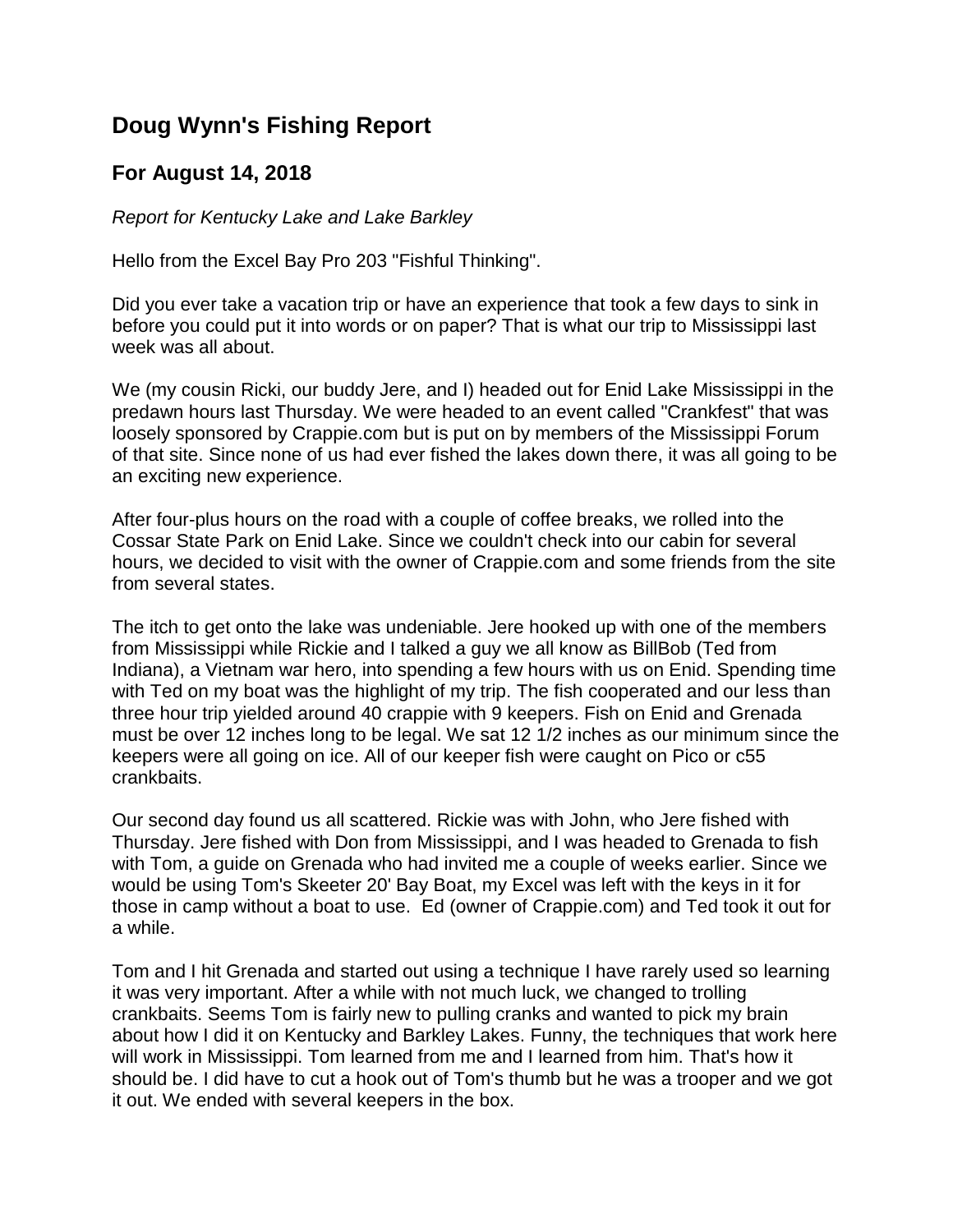Saturday found Tom and Rickie in my boat on Grenada. I started looking for the exact same types of underwater structure I would seek out on our lakes here. Brush and manmade structure was not to be found in the deep water areas we wanted to fish. I had to depend on points, depth change ledges, and creek channels.

The fish were eager and willing to destroy our Pico crankbaits. Tom watched my every move on both boat control and how I used my Helix 12 Mega unit to locate and stay connected to the crappie. We were amazed by the sheer size and volume of crappie. There were times our productive area looked like Jonathan Creek on Kentucky Lake on Easter weekend. Boats were everywhere but we all worked together to get along and stay clear of each other's lines. Some were spider rigging, some pushing minnows or crankbaits, and some pulling cranks.

We had a great time at the Saturday afternoon meal and got to meet many new friends and put screen names with faces. The food was wonderful. I took several pounds of silver carp I purchased here locally and cooked it there. It was very well received.

Our final day was Sunday and Jere and Rickie joined me on my boat at Grenada. What transpired was a day of fishing we all will cherish. Our catch was less in numbers than previous days but the quality of the fish were amazing. We kept 13 crappie that would have individually been the envy of anyone around the cleaning station at home. Each one could have been the lifetime catch for several fishermen. Reeling in one after another was surreal. My only apprehension is how does one get excited about a 10+" keeper on KY/Barkley when we were throwing back 12 " fish that were too short? I'll soon be finding out.

Our trip home came too soon but we did bring back the memories of new friends and amazing fishing. We are already making reservations for next years Crankfest.

## **Crappie**

Congrats to my buddy from Evansville, Justin. He won the Twin Lakes Crappie Club tourney Saturday with a Pico crankbait catch on Barkley. Justin is less than a year from having fished cranks with me for his first time. He has been a model student.

Same things/different week. Try 15-25 feet deep around structure. There isn't much current as the lake levels have stabilized for a bit.

Catfish have been slow below the dams and on the main lakes. There has been an occasional good catch but fishing will pick up as the weather cools in a month or so and we get some rain to produce some current.

Be careful out there. School has started back so lots of families will be cramming as much time on the water as they can on the weekends. Wear your PFDs. Watch out for those who won't watch out for you.